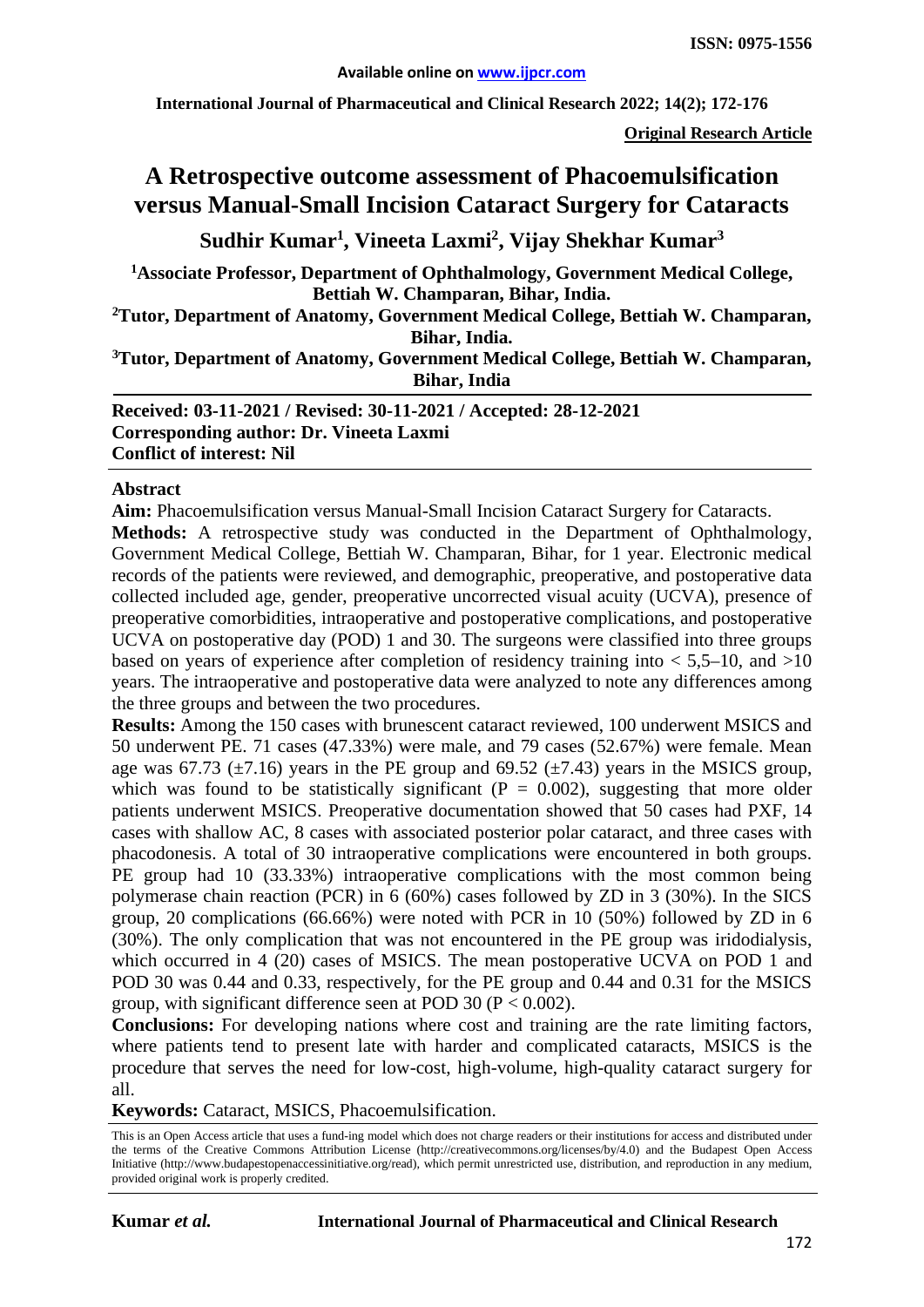## **Introduction**

Cataract is the chief cause of avoidable blindness in India and throughout the world. The national survey on blindness (2006-2007) shows an estimated 1.0 per cent prevalence of blindness in general population. With 62.6 percent share, cataract continues to be the main cause of blindness [1].

The use of smaller incision with advantages of faster rehabilitation, less astigmatism, early stabilization of refraction and visual acuity with better post operative vision without spectacles led to phacoemulsification being preferred technology where resources are available [2].

Cataract surgery with phacoemulsification is standard care today. Manual small incision cataract surgery claims to have similar advantages of phacoemulsification. In both cases associated co-morbidity, surgical techniques, visual outcome, complication rate vary between them specially in age related cataracts [3]. Hence the present study was conducted to retrospectively assess the outcome of Phacoemulsification versus Manual-Small Incision Cataract Surgery for Cataracts**.**

## **Materials and methods:**

A retrospective study was conducted in the department of Ophthalmology, Government Medical College, Bettiah W. Champaran, Bihar, for 1 year.

## **Methodology**

Electronic medical records of the patients were reviewed, and demographic, preoperative, and postoperative data collected included age, gender, preoperative uncorrected visual acuity (UCVA), presence of preoperative comorbidities, intraoperative and postoperative complications, and postoperative UCVA on postoperative day (POD) 1 and 30. Patients with other preoperative vision-impairing pathologies

were excluded from the analysis such as corneal opacities and macular disorders. Combined procedures (cataract with penetrating keratoplasty, trabeculectomy, or strabismus surgery), traumatic cataract, and pediatric patients were also excluded. Major intraoperative complications were defined as posterior capsular rupture, zonular dialysis (ZD), iridodialysis, and drop of lens material into vitreous. Postoperative complications were categorized as significant corneal edema defined as increased stromal thickness and Descemet's folds and hazy iris details, fibrinous uveitis, hyphema, and wound leak. Some complications such as Descemet's membrane detachment missed intraoperatively and noted postoperatively were included in postoperative complications. Patients were followed up to POD 30, checked for the presence of any persistent corneal edema and any other complications, and also underwent visual acuity assessment. All patients underwent examinations on the 1st POD with UCVA, vision with pinhole, and slit-lamp evaluation. On POD 30, UCVA and bestcorrected visual acuity along with slit lamp evaluation were checked. A Snellen chart was used at 6 m for visual acuity assessment. The surgeons were classified into three groups based on years of experience after completion of residency training into  $< 5.5$ –10, and  $>10$  years. The intraoperative and postoperative data were analyzed to note any differences among the three groups and between the two procedures.

# **Results:**

Among the 150 cases with brunescent cataract reviewed, 100 underwent MSICS and 50 underwent PE. 71 cases (47.33%) were male, and 79 cases (52.67%) were female. Mean age was  $67.73$  ( $\pm 7.16$ ) years in the PE group and  $69.52 \ (\pm 7.43)$  years in the MSICS group, which was found to be statistically significant  $(P = 0.002)$ , suggesting that more older patients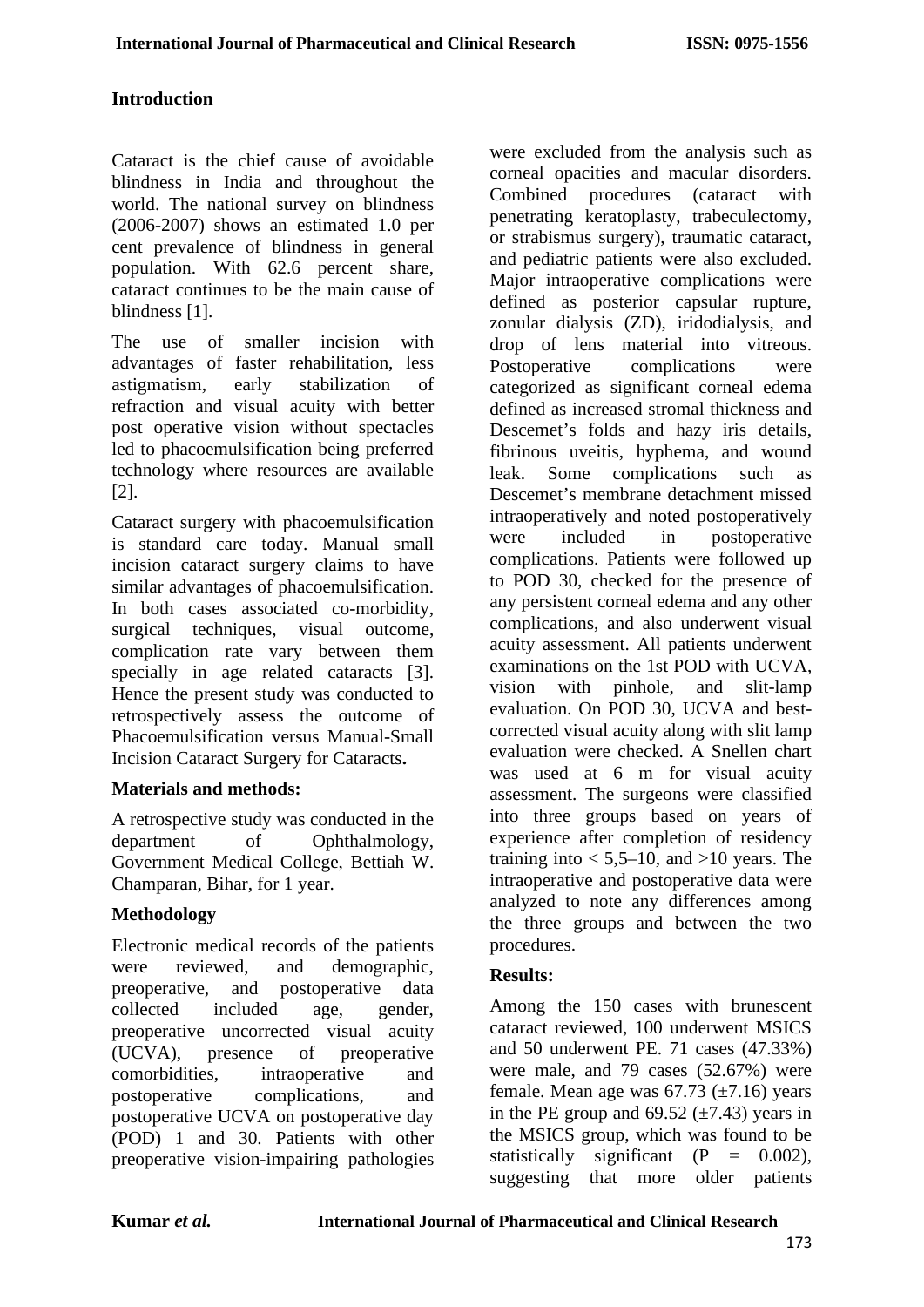underwent MSICS. Preoperative documentation showed that 50 cases had PXF, 14 cases with shallow AC, 8 cases with associated posterior polar cataract, and three cases with phacodonesis [Table 1]. A total of 30 intraoperative complications were encountered in both groups. PE group had 10 (33.33%) intraoperative complications with the most common being polymerase chain reaction (PCR) in 6 (60%) cases followed by ZD in 3 (30%). In the SICS group, 20 complications (66.66%) were noted with PCR in 10 (50%) followed by ZD in 6 (30%). The only complication that was not encountered in the PE group was

iridodialysis, which occurred in 4 (20) cases of MSICS. The mean postoperative UCVA on POD 1 and POD 30 was 0.44 and 0.33, respectively, for the PE group and 0.44 and 0.31 for the MSICS group, with significant difference seen at POD 30  $(P < 0.002)$ . Postoperative complications were noted in both groups with higher incidence of significant corneal edema in the PE group (18 cases, 90%) compared to SICS (18cases), which was statistically significant ( $P < 0.002$ ) [Table 1]. In our study, we found that PE was done by more senior surgeons (66%) and MSICS by junior surgeons with  $<$  5 years' experience  $(40\%) (P < 0.002)$ .

**Table 1: Demography, preoperative data, surgeon experience, and surgical outcomes**

| $PE(n=50)$                        |                          | $MSICS$ (n=100)  | $\mathbf{P}$       |
|-----------------------------------|--------------------------|------------------|--------------------|
| Age, mean $\pm SD$                | $67.73 \pm 7.16$         | $69.52 \pm 7.43$ | 0.002a             |
| Gender                            |                          |                  |                    |
| Male                              | 22 (44)                  | 49(49)           | 0.127 <sub>b</sub> |
| Female                            | 28 (56)                  | 51(51)           |                    |
| Preoperative clinical features,   |                          |                  |                    |
| Pseudoexfoliation (n=50)          | 10(20)                   | 40 (80)          | < 0.002d           |
| Shallow anterior chamber $(n=14)$ | 4(28.57)                 | 10(71.42)        | >0.989d            |
| Posterior polar cataract (n=8)    | 2(25)                    | 6(75)            | 0.2622d            |
| Phacodonesis $(n=2)$              | $\overline{\phantom{0}}$ | 2(100)           |                    |
| Surgeon experience (years),       |                          |                  |                    |
| >10                               | 33 (66)                  | 15(15)           | < 0.002b           |
| $5-10$                            | 15(30)                   | 45 (45)          |                    |
| $<$ 5                             | 2(4)                     | 40 (40)          |                    |
| Intraoperative complications,     | $n=10$                   | $n=20$           |                    |
| Posterior capsular rent           | 6(60)                    | 10(50)           | >0.989d            |
| Zonular dialysis                  | 3(30)                    | 6(30)            | 0.2622d            |
| Iridodialysis                     |                          | 4(20)            | 0.0783d            |
| Nucleus drop                      | 1(10)                    |                  |                    |
| Postoperative complications,      | $n=20$                   | $n = 24$         |                    |
| Significant corneal edema         | 18 (90)                  | 18 (75)          | < 0.002d           |
| Hyphema                           | $\overline{\phantom{0}}$ | 2(8.3)           | 0.014d             |
| Fibrinous membrane                | $\overline{a}$           | 2(8.3)           | 0.0788d            |
| Wound leak                        | 1(5)                     | 1(4.1)           | 0.0788d            |
| Descemet's membrane detachment    | 1(5)                     | 1(4.1)           | 0.0788d            |
| Aphakia                           |                          |                  |                    |
| Preoperative UVCA (mean±SD)       | $1.3 \pm 0.50$           | $1.27 \pm 0.61$  | < 0.002a           |
| $UCVA$ (day 1) (mean $\pm SD$ )   | $0.44 \pm 0.33$          | $0.44 \pm 0.31$  | 0.462a             |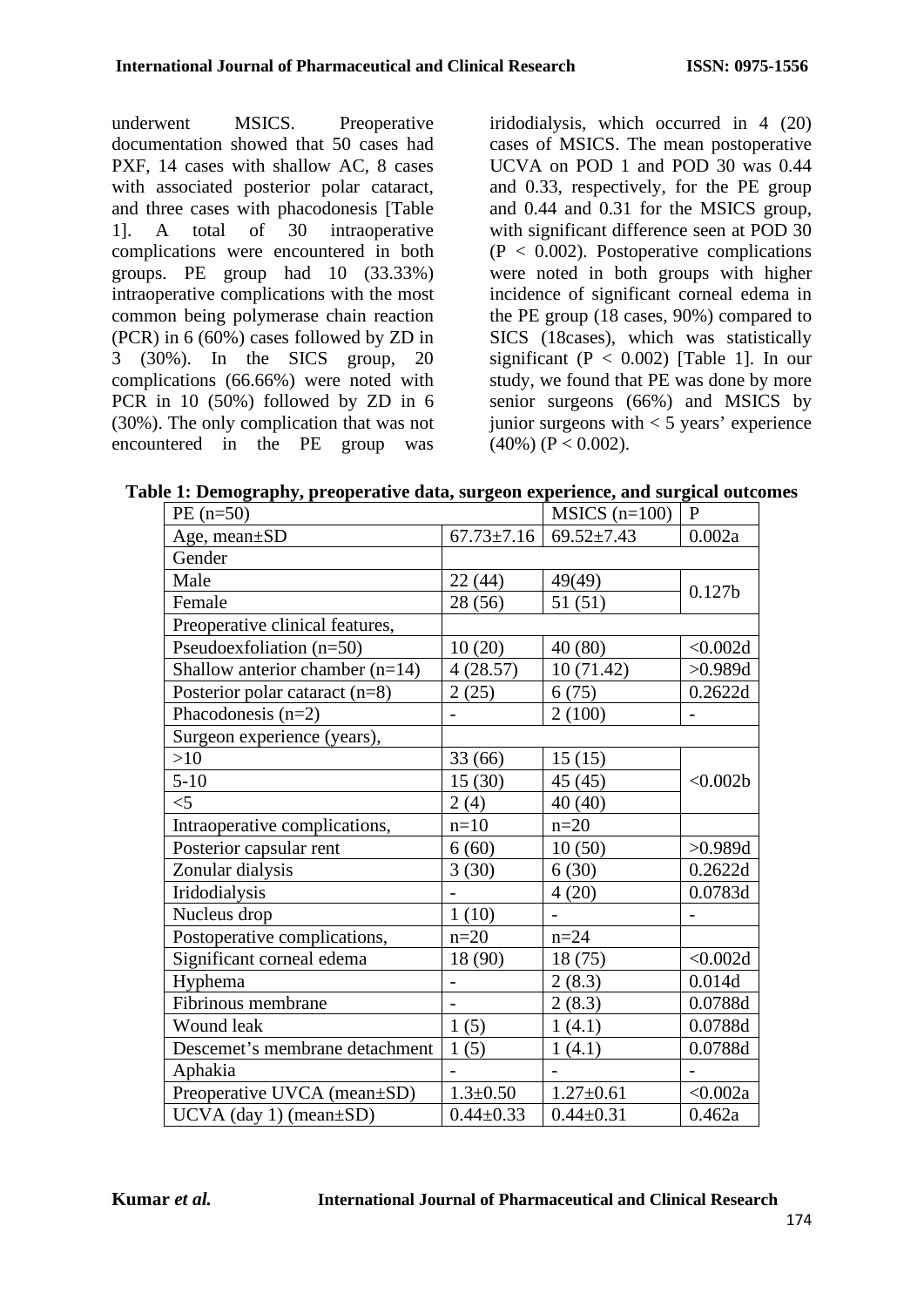aMann–Whitney U-test, bChi-square test, cFisher's exact test. UCVA: Uncorrected visual acuity, SD: Standard deviation, MSICS: Manual small-incision cataract surgery, PE: Phacoemulsification.

#### **Discussion:**

In our retrospective analysis of 150 eyes with Brown cataract, both MSICS and PE had good surgical outcomes after surgery. Preoperative comorbidities and ages of the patients were found to be more among the MSICS group compared to PE. Even so, the complication rates encountered with PE (14 cases, 4.59%) and MSICS (39 cases, 5.96%) were not only comparable but also much lesser than those reported by Enany [4]. The one intraoperative complication that we saw in our study that occurred only in the MSICS group was iridodialysis seen in four cases. This could be attributed to the technique of nucleus delivery using the irrigating vectis where the iris can get caught if not performed carefully. Another cause could be poor construction of the sclero-corneal tunnel which is either too deep or insufficient in size for the large nucleus causing iris to prolapse during surgery. This can be avoided by proper tunnel construction with adequate side pockets and careful nucleus delivery. The increased incidence of intraoperative ZD in MSICS could be attributed to the difficulty in prolapsing the hard cataract into the anterior chamber which requires a large capsulorrhexis. The increased incidence of pseudoexfoliation and weak zonular support could also be a contributing factor. PE was associated with higher incidence of postoperative corneal edema compared to MSICS on day 1 which concurs with report by Venkatesh et al [5]. MSICS in our study was however associated with a higher incidence of postoperative wound leak, hyphema, and Descemet's membrane detachment which again could be attributed to the larger incision size and difficulty in nucleus delivery. This was attributed to the astigmatism induced by the larger incision in MSICS. The advantage of the larger incision is that grossly subluxated lenses, very hard cataracts, or those with poor endothelial counts are more easily removed [6].

In our institute, surgeons are first trained to become proficient in MSICS before proceeding to PE this could be the reason behind more senior surgeons performing PE and more junior surgeons performed MSICS, especially in harder cataracts. However, since the difference in the number of surgeries among the groups was grossly different, comparison of outcomes could not be made. In a previous study by Haripriya et al., the authors had suggested that even for less experienced surgeons, MSICS is a good starting point [7].

The biggest problem encountered during PE of hard cataracts is the excessive use of energy required in nucleus disassembly. With cataract surgery evolving, newer advances such as the Femtosecond laser and the miLoop, even hard Brown cataracts can be first disassembled before emulsification thus using minimal phaco energy [8,9]. The downside however is the cost of the procedure, instrument, and consumables, which may not be affordable or available to all. Being economically viable, easier to master, and safe even in the hands of less experienced surgeons, MSICS helps reach many more people especially in lower economic regions [10,11].

#### **Conclusion:**

In conclusion, for developing nations where cost and training are the rate limiting factors, where patients tend to present late with harder and complicated cataracts, MSICS is the procedure that serves the need for low-cost, high-volume, high-quality cataract surgery for all.